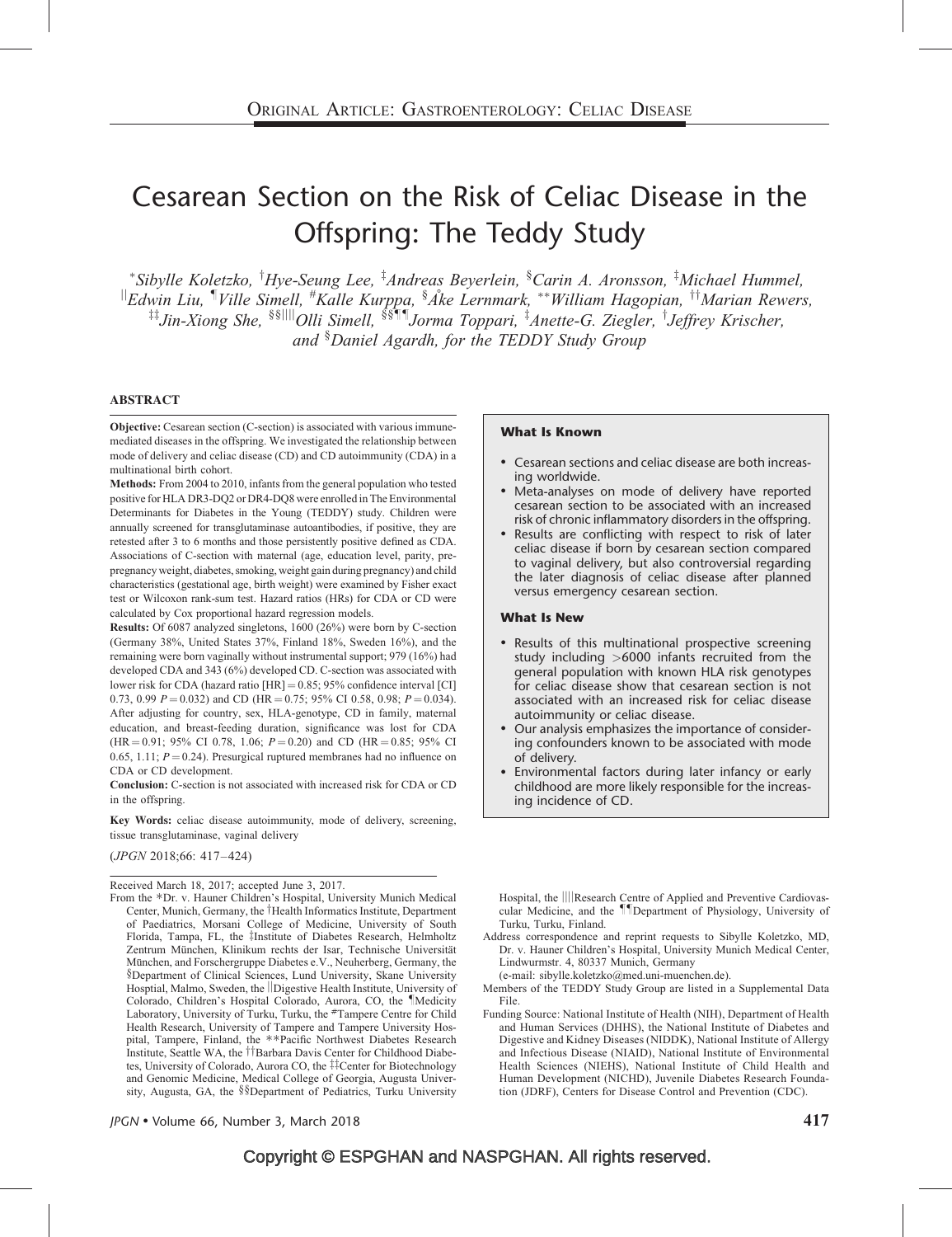The increasing rates of cesarean section (C-section) worldwide have provoked considerable public health interest for the short and long-term effects in infants and children [\(1\).](#page-7-0) Reported have provoked considerable public health interest for the short-term negative health effects during the neonatal period include impaired lung function, hypoglycemia, reduced breastfeeding initiation, and altered innate and adaptive immune responses [\(1\).](#page-7-0) Reported long-term effects include an increased risk of immune-mediated conditions such as asthma and other allergic diseases, systemic connective tissue disorders, juvenile arthritis, and type 1 diabetes mellitus  $(T1D)$   $(2-4)$ . Results from animal models suggest that the microbiota plays a pivotal role in shaping the innate and adaptive immune response, and is also important in human health and disease [\(5\).](#page-7-0) Mode of delivery is crucial for the acquisition of the microbiota after birth [\(6\)](#page-7-0). Infants born naturally or by C-section after rupture of the membranes are exposed to the maternal vaginal flora during birth, whereas infants born by planned C-section are not. Other factors such as perinatal antibiotic use by the mother or the child or the type of feeding (breast-feeding, formula feeding, and solid food introduction) will further influence the composition of the microbiome.

Celiac disease (CD) is an immune-mediated systemic autoimmune disease elicited by gluten in genetically susceptible individuals carrying the HLA-DQ2 and/or DQ8 haplotypes. It is characterized by the presence of circulating tissue transglutaminase autoantibodies (tTGAs) and an inflammatory enteropathy with villous atrophy [\(7\).](#page-7-0) CD affects approximately 1% to 2% of the population in Europe and North America with increasing incidence during the past 2 decades [\(8\)](#page-7-0). Although positivity for HLA-DQ2, DQ8, or both haplotypes is a prerequisite for disease, only a minority of individuals at genetic risk is affected in spite of the fact that gluten-containing foods are globally consumed. In addition, the overall contribution of known genes to the risk of CD account for less than half of all heritability [\(9\)](#page-7-0). This strongly indicates that other environmental factors are contributing to the increase in prevalence of CD in the general population [\(8,10\).](#page-7-0)

It has been hypothesized that infants born by C-section acquire different bacterial communities compared to vaginally delivered infants [\(6\)](#page-7-0), which may influence the short- and long-term immune responses to environmental factors, thereby predisposing to autoimmunity [\(5\)](#page-7-0). Data from previous studies of C-section on the risk of CD in offspring, however, are conflicting, showing a positive association with  $CD(11-14)$  or no correlation in epidemiological studies [\(4,15,16\).](#page-7-0) The aim of the present analysis was therefore to evaluate in a large population-based cohort whether C-section is associated with an increased risk for tTGA positivity and CD after adjusting for known confounders for the disease [\(17\)](#page-7-0) and for maternal and child characteristics, which are possibly related to the risk of having a C-section.

## **METHODS**

### Study Design and Participants

Data were analyzed from the ongoing The Environmental Determinants of Diabetes in the Young (TEDDY) study. TEDDY is a multicenter observational cohort study with the aim of identifying environmental factors associated with T1D and CD in children with an HLA-conferred risk prospectively followed from birth [\(18\)](#page-7-0). Between September 2004 and February 2010, 424,788 newborns were screened for HLA-DR-DQ genotypes, and 21,589 were identified as carriers of one of the HLA genotypes targeted in TEDDY [\(19\)](#page-7-0). Of those, 8676 infants were enrolled from families with a first-degree relative with T1D  $(n = 951)$  and from families without  $(n = 7725)$  in 6 centers located in Colorado, Georgia, and Washington in the United States, and in Finland, Germany, and Sweden. Written informed consent was obtained for all study participants. The study was approved by local institutional review boards and is monitored by an External Advisory Board formed by the National Institutes of Health.

We analyzed the singleton TEDDY children screened for tTGA with information on mode of delivery. Excluded from the current analysis were participants born by instrumental support (vacuum, forceps) owing to a higher likelihood of having postpartum complications including infections, need for intensive care or hospitalization, and antibiotics.

## Outcome: Celiac Disease Autoimmunity and Celiac Disease

Participants were annually screened for tTGA using a radioligand binding assay as previously described [\(20\)](#page-7-0). Annual screening started at 2 years of age. tTGA-positive children  $(>1.3)$ U) were retested after 3 months, or after 6 months if the first positive sample occurred after 48 months [\(21\)](#page-7-0). Children who were tTGA-positive in 2 consecutive samples were defined as having CDA and were referred back to their physician for further evaluation of possible CD. The decision to perform biopsies was unaffected by the study. Multiple biopsies from different parts of the duodenum were recommended, with histologic scoring according to the modified Marsh classification [\(22\)](#page-7-0). A Marsh score  $\geq$  was defined as biopsy-proven CD [\(7\).](#page-7-0) For children with tTGA positivity, their serum samples collected before the first positive sample were tested for tTGA to find the earliest age of seroconversion [\(21\)](#page-7-0). For those children without a Marsh score, a mean tTGA level of 2 consecutive samples >100 U was also considered as having CD [\(21\)](#page-7-0). This threshold was selected based on an internal review of all biopsied individuals to achieve  $\geq$ 95% specificity  $(17)$ .

Financial support: The TEDDY study is supported by the following grants: U01 DK63829, U01 DK63861, U01 DK63821, U01 DK63865, U01 DK63863, U01 DK63836, U01 DK63790, UC4 DK63829, UC4 DK63861, UC4 DK63821, UC4 DK63865, UC4 DK63863, UC4 DK63836, UC4 DK95300, UC4 DK100238, UC4 DK106955, and Contract No. HHSN267200700014C from the National Institute of Diabetes and Digestive and Kidney Diseases (NIDDK), National Institute of Allergy and Infectious Diseases (NIAID), National Institute of Child Health and Human Development (NICHD), National Institute of Environmental Health Sciences (NIEHS), Juvenile Diabetes Research Foundation (JDRF), and Centers for Disease Control and Prevention (CDC). This work supported in part by the

NIH/NCATS Clinical and Translational Science Awards to the University of Florida (UL1 TR000064) and the University of Colorado (UL1 TR001082).

- The authors report no conflicts of interest.
- Supplemental digital content is available for this article. Direct URL citations appear in the printed text, and links to the digital files are provided in the HTML text of this article on the journal's Web site ([www.jpgn.org\)](http://www.jpgn.org/).

Copyright  $\odot$  2017 by European Society for Pediatric Gastroenterology, Hepatology, and Nutrition and North American Society for Pediatric Gastroenterology, Hepatology, and Nutrition

DOI: 10.1097/MPG.0000000000001682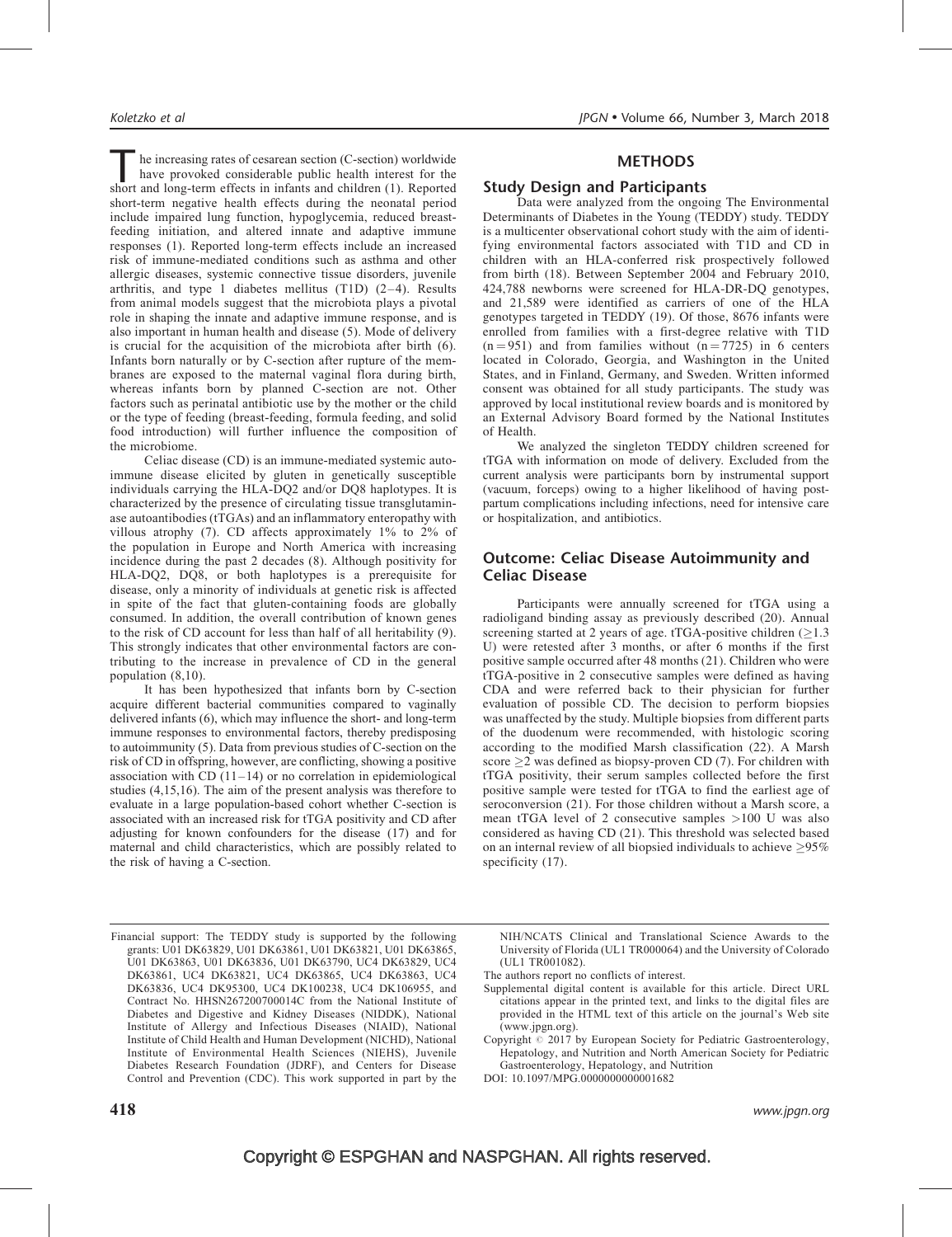### Exposure and Potential Influencing Factors

Information about mode of delivery (vaginal delivery with or without instrumentation or C-section) was collected by questionnaires at enrollment, including information regarding premature rupture of membranes. Potential influencing factors for mode of delivery such as sociodemographic data and maternal and child characteristics were collected by questionnaires and included country of residence, maternal age and education, duration of gestation, birth weight and length, maternal age, maternal prepregnancy body mass index (BMI), gestational weight gain, smoking, antibiotic use, T1D, or any other diabetes during pregnancy and whether membranes ruptured before labor started. We categorized maternal education into lower (high school or less) and higher (college or university). Feeding variables, such as initiation and duration of exclusive breast-feeding, and timing of gluten introduction were assessed, as they are known to be influenced by mode of delivery [\(1\).](#page-7-0) Hospitalization, diarrhea during the first 3 months of age, and antibiotic use in the infant during the first 3 and 12 months of life respectively were recorded. These post-partum factors and infant feeding patterns were considered as potential mediators through which C-section may have an indirect effect on the development of CDA and CD.

## Statistical Analysis

Fisher exact test or Wilcoxon rank-sum test (as appropriate) was used to examine the associations of maternal and child characteristics with mode of delivery. Birth size was standardized per 40 weeks of gestational age (ie, birth weight [or length]/ gestational age in weeks-40 weeks]. A Cox proportional hazard regression model was used to examine the association between CDA or CD and mode of delivery. Time to CDA was defined as age when the first tTGA-positive blood sample was drawn, and the right-censored time was age when the last blood sample was collected for testing of tTGA. Time to diagnosis of CD was age at biopsy and the right-censored time was age of the last visit that was confirmed to be CD-free. For maternal and child characteristics, hazard ratios (HRs) and 95% confidence intervals (CIs) were obtained after adjusting for country, sex, HLA risk group, and first-degree relative with CD, as these factors were known to be associated with offspring's CD risk from previous studies [\(17\)](#page-7-0). For mode of delivery, HRs with 95% CI were investigated in 3 models: unadjusted, adjusted for the risk factors as listed above, and additionally adjusted for maternal education and duration of total breast-feeding, as these were found to be associated with CDA. Martingale residuals were used for the proportionality testing, and there was no evidence of violating the assumption on mode of delivery. As this analysis was a post hoc analysis, a sample size calculation was not performed. P values <0.05 were considered to be statistically significant. All analyses were performed using SAS 9.4 (SAS Institute, Cary, NC).

#### RESULTS

#### Participants and Mode of Delivery

At the time of analysis, 6721 children were screened for tTGA in TEDDY (Fig. 1). Of those, 203 participants were excluded because they were either twins or triplets. Of the remaining 6518 singleton deliveries, 1600 (25%) were born by C-section, 4487 (69%) by normal vaginal delivery, 427 (6%) with instrumental support (vacuum, forceps), and 4 children were missing the information. We analyzed 6087 children who were delivered by

www.jpgn.org  $\hspace{1.6cm}419$ 



**FIGURE 1.** Flow chart of study population.  $\text{TEDDY} = \text{The Environment}$ tal Determinants for Diabetes in the Young;  $tTGA = t$ issue transglutaminase autoantibodies

C-section or normal vaginal delivery without an instrumental support. Of those children, 979 (16%) had developed CDA and 343 (6%) were diagnosed as having CD, of which 331 (97%) were biopsy-proven. The median follow-up was 78 months (25th percentile  $= 63$  and 75th percentile  $= 97$ ).

#### Maternal and Child Characteristics in Relation to Mode of Delivery

The C-section rates were highest in Germany (38%), followed by the United States (37%), Finland (18%), and Sweden (16%), respectively. Mothers giving birth by C-section had higher levels of education, were older, had a higher prepregnancy BMI, were more likely to have taken antibiotics, and were more likely to have a diabetic pregnancy compared to mothers giving birth by vaginal delivery ([Table 1\)](#page-3-0). Infants born by C-section had a shorter gestational age than those children born by vaginal delivery. When the birth weight and length per 40 weeks of gestational age were considered, the body length was higher in infants born by C-section, although median birth weight was almost equal in both groups [\(Table 1\)](#page-3-0). When considering potential post-partum mediators for CDA or CD, infants born by C-section had a lower rate of initiation of breast-feeding, a shorter duration of exclusive and total breast-feeding, and a later introduction of gluten when compared to infants born by vaginal delivery ([Table 1](#page-3-0)). Moreover, they showed a higher rate of diarrheal episodes during the first 3 months of life and a higher frequency of hospital admission and antibiotic use during the first year of life ([Table 1](#page-3-0)).

### Known Risk Factors for Celiac Disease Autoimmunity and Celiac Disease in Relation to Mode of Delivery

Country of birth was significantly associated with the mode of delivery. In contrast, HLA risk group (being homozygous for DQ2 vs heterozygous for DQ2 or DQ8 positive), female sex, and having a first-degree relative with CD (parent, sibling) were not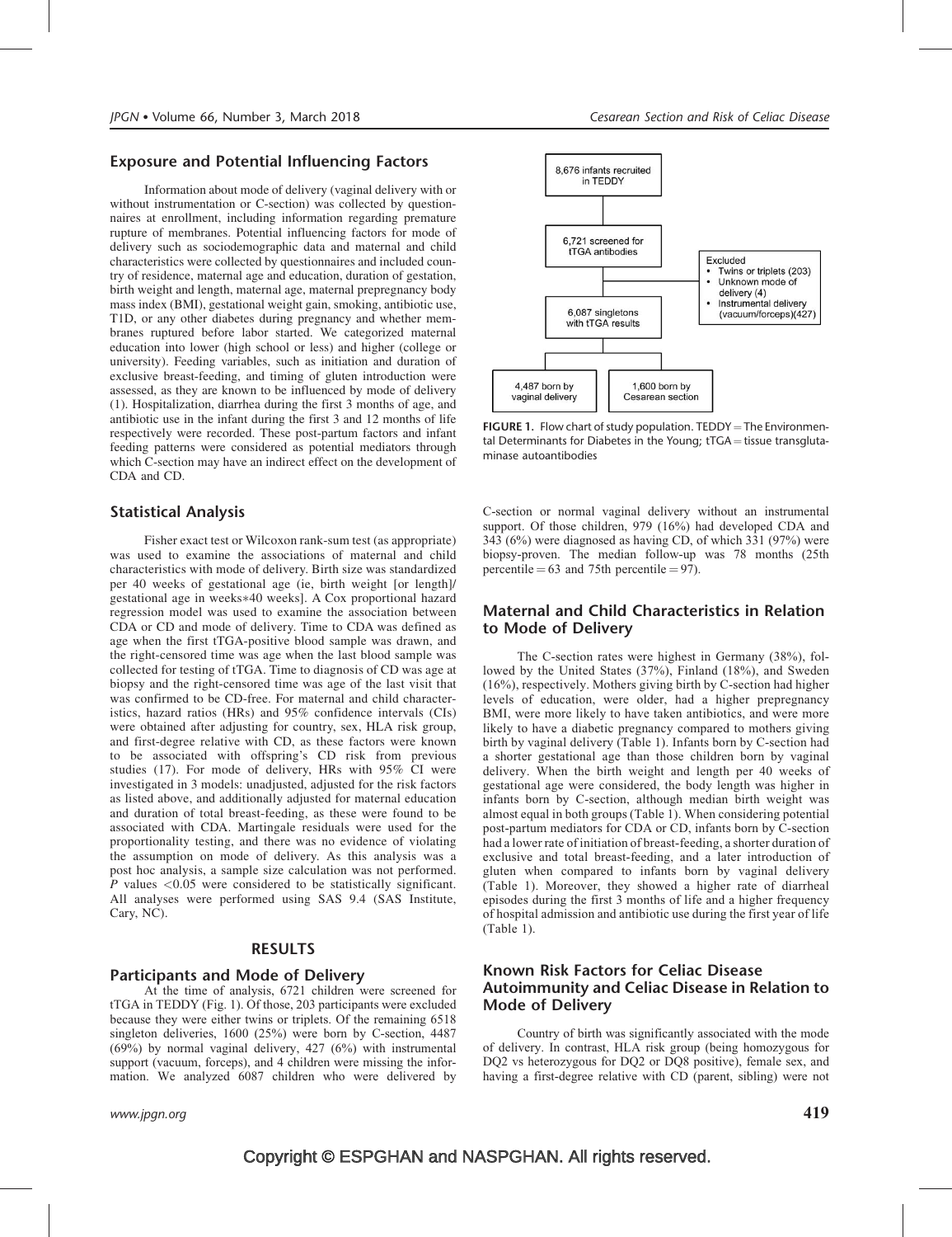|                                               | Vaginal delivery $(n = 4487)$ | Cesarean delivery $(n = 1600)$ | $\boldsymbol{P}$ |
|-----------------------------------------------|-------------------------------|--------------------------------|------------------|
| Maternal characteristics                      |                               |                                |                  |
| Age, y                                        | 30(27, 34)                    | 32(28, 36)                     | < 0.0001         |
| Education                                     |                               |                                |                  |
| $\leq$ High school                            | 838 (19%)                     | 229 (14%)                      | < 0.0001         |
| $>$ High school                               | 3551 (79%)                    | 1331 (83%)                     |                  |
| Smoking during pregnancy                      | 498 (11%)                     | $157(10\%)$                    | 0.19             |
| Antibiotic use during pregnancy               | 839 (19%)                     | 392 (25%)                      | < 0.0001         |
| Prepregnancy BMI                              | 23(21, 26)                    | 25(22, 29)                     | < 0.0001         |
| Gestational weight gain, kg                   | 14(11, 18)                    | 15(11, 19)                     | 0.023            |
| Any diabetes during pregnancy                 | 333 (7%)                      | 276 (17%)                      | < 0.0001         |
| Child characteristics                         |                               |                                |                  |
| Gestational age, wk                           | 40(39, 40.3)                  | 40(38, 40)                     | < 0.0001         |
| Birth weight (kg/40 weeks of gestational age) | 3.6(3.3, 3.9)                 | 3.6(3.2, 3.9)                  | 0.38             |
| Birth length (cm/40 weeks of gestational age) | 51 (50, 53)                   | 52(50, 54)                     | < 0.0001         |
| Hospitalized by 3 mo of age                   | 590 (13%)                     | 244 (15%)                      | 0.038            |
| Diarrhea by 3 mo of age                       | 364 $(8%)$                    | 164 $(10\%)$                   | 0.011            |
| Antibiotic use during 1st y of life           | 2025 (45%)                    | 806 (50%)                      | 0.0003           |
| Age at the first antibiotic use               |                               |                                |                  |
| $<$ 3 mo                                      | 81(4%)                        | 38 $(5%)$                      | 0.567            |
| $3 - 12$ mo                                   | 1889 (93%)                    | 749 (93%)                      |                  |
| $>12$ mo                                      | 54 (3%)                       | 18(2%)                         | < 0.0001         |
| Breast-feeding initiation                     | 4396 (98%)                    | 1533 (96%)                     | < 0.0001         |
| Duration of exclusive breast-feeding, days    | 28 (0.5, 112)                 | 7(0.5, 42)                     | < 0.0001         |
| Duration of total breast-feeding, wk          | 35(17, 52)                    | 30(8, 50)                      | < 0.0001         |
| Age at gluten introduction, wk                | 26(22, 30)                    | 26(22, 35)                     |                  |
| Known risk factors for CDA/CD                 |                               |                                |                  |
| HLA, $n$ $(\%)$                               |                               |                                |                  |
| DQ2/DQ2                                       | 889 (20%)                     | 340 (21%)                      | 0.22             |
| Others                                        | 3598 (80%)                    | 1260 (79%)                     |                  |
| Sex, $n$ $(\%)$                               |                               |                                |                  |
| Girls                                         | 2231 (50%)                    | 761 (48%)                      | 0.15             |
| <b>Boys</b>                                   | 2256 (50%)                    | 839 (52%)                      |                  |
| First-degree relatives with CD, $n$ (%)       |                               |                                |                  |
| Yes                                           | 149 $(3%)$                    | 43 $(3%)$                      | 0.24             |
| N <sub>o</sub>                                | 4338 (97%)                    | 1557 (97%)                     |                  |
| Country, $n$ $(\frac{9}{6})$                  |                               |                                |                  |
| <b>United States</b>                          | 1561 (35%)                    | 918 (57%)                      | < 0.0001         |
| Finland                                       | 1118(25%)                     | 249 (16%)                      |                  |
| Germany                                       | 228(5%)                       | 139 $(9%)$                     |                  |
| Sweden                                        | 1580 (35%)                    | 294 (18%)                      |                  |

<span id="page-3-0"></span>TABLE 1. Maternal and child characteristics in relation to mode of delivery. For continuous variables, median (25th percentile, 75th percentile) is reported

 $BMI = body$  mass index;  $CD =$  celiac disease;  $CDA =$  celiac disease autoimmunity.

significantly different between infants born by C-section and vaginally delivered children (Table 1).

## Maternal and Child Characteristics as Potential Risk Factors for Celiac Disease Autoimmunity and Celiac Disease

Maternal and child characteristics proposed to be associated with the mode of delivery were further examined for association with CDA or CD development after adjustment for country, female sex, HLA-risk genotype, and first-degree relative status with CD ([Table 2](#page-4-0)). Of those factors, only maternal education and total duration of breast-feeding were found to be associated with the risk of developing CDA. None of these factors was associated with the risk of developing CD.

## Cesarean Section and Risk of Celiac Disease Autoimmunity and Celiac Disease in Offspring

The percentages of children developing CDA was 17% (754/ 4487) in the vaginally delivered children versus 14% (225/1600) in C-section ( $P = 0.03$ ), the values for CD were 6% (273/4487) versus 4% (70/1600), respectively ( $P = 0.03$ ).

Three models were used in the adjusted analysis of the effect of C-section on the development of CDA and CD [\(Table 3](#page-4-0)). First, in the crude model, children born by C-section were less likely to develop CDA (HR = 0.849; 95% CI 0.732, 0.986;  $P = 0.03$ ) and CD (HR = 0.753; 95% CI 0.579, 0.979;  $P = 0.03$ ), compared with vaginally delivered children (model 1 in [Table 3](#page-4-0) and Supplemental Digital Content, Figure, [http://links.lww.com/MPG/B52\)](http://links.lww.com/MPG/B52). After adjusting for country, HLA-risk genotype, female sex, and first-degree relative status with CD, the association of the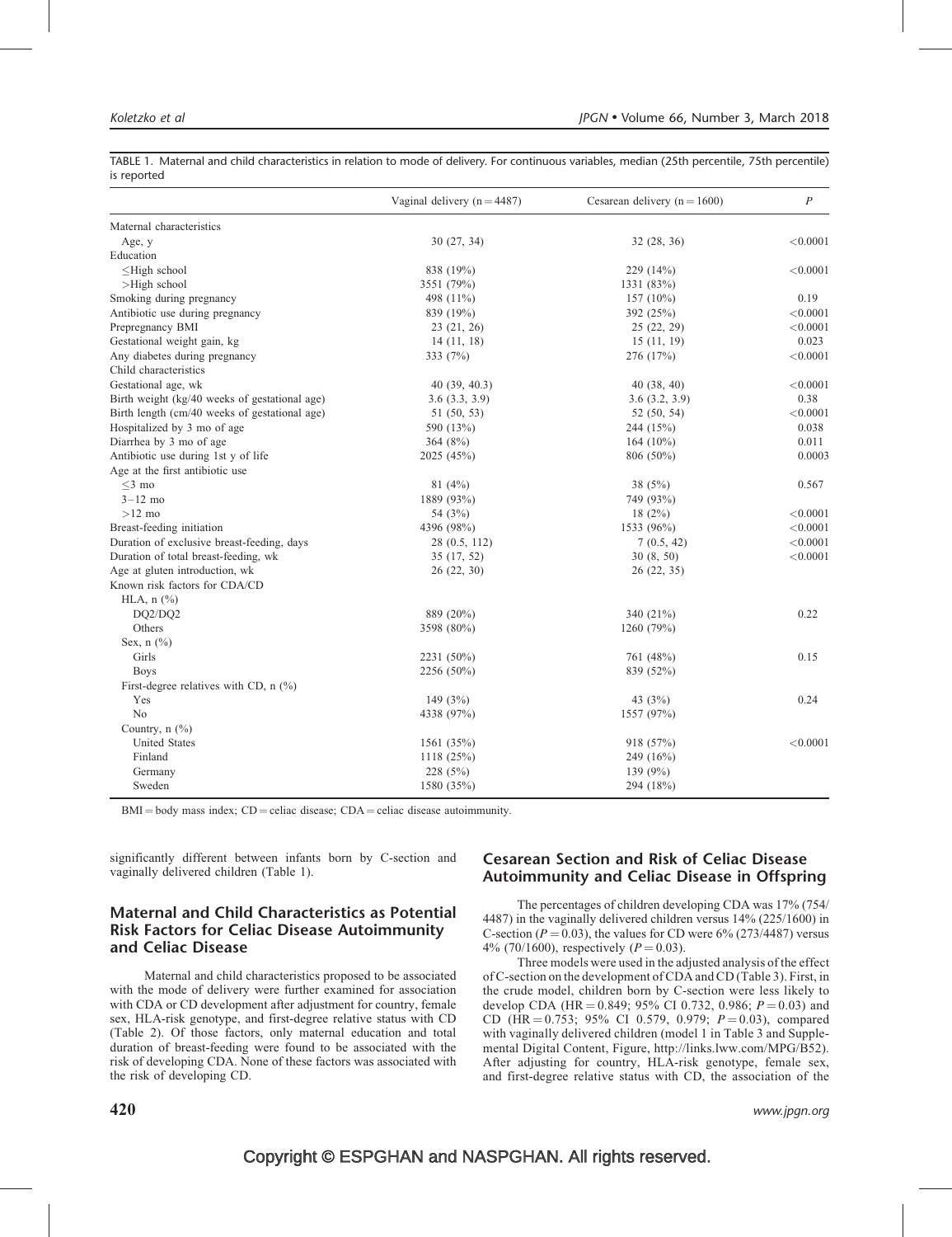<span id="page-4-0"></span>TABLE 2. HR with 95% CI for CD or CDA. For each characteristic, a Cox regression model was used after adjusting for country, sex, HLA, and firstdegree relatives with CD

|                                                    | <b>CDA</b>                        | CD                                |
|----------------------------------------------------|-----------------------------------|-----------------------------------|
|                                                    | HR $(95\% \text{ CI})$ , P        | HR $(95\% \text{ CI})$ , P        |
| Maternal characteristics                           |                                   |                                   |
| Age, y                                             | $1.002$ (0.990, 1.015), 0.70      | $1.001$ (0.980, 1.023), 0.91      |
| Education ( $>$ high school vs $\leq$ high school) | 1.345(1.119, 1.615), 0.002        | $1.233$ $(0.920, 1.653), 0.16$    |
| Antibiotic use (yes vs no)                         | 0.999(0.851, 1.173), 0.99         | $0.957$ $(0.726, 1.262)$ , $0.76$ |
| Pre-pregnancy BMI, $\text{kg/m}^2$                 | $1.002$ (0.990, 1.013), 0.79      | 0.995(0.974, 1.016), 0.65         |
| Gestational weight gain, kg                        | $0.993$ $(0.982, 1.003)$ , $0.15$ | $1.005$ (0.988, 1.023), 0.56      |
| Any diabetes (yes vs no)                           | 1.032 (0.827, 1.288), 0.78        | $0.779$ $(0.506, 1.200)$ , $0.26$ |
| Child characteristics                              |                                   |                                   |
| Gestational age, wk                                | 1.035(0.992, 1.080), 0.11         | 1.040(0.967, 1.119), 0.29         |
| Birth length (cm/40 wk of gestational age)         | 1.010 (0.985, 1.036), 0.44        | 1.017(0.973, 1.063), 0.45         |
| Hospitalized by 3 mo of age (yes vs no)            | 0.987(0.819, 1.190), 0.89         | $0.962$ $(0.697, 1.327)$ , $0.81$ |
| Diarrhea by 3 months old (yes vs no)               | 0.820(0.636, 1.058), 0.13         | $0.901$ $(0.594, 1.366)$ , $0.62$ |
| Antibiotic use (yes vs no)                         | 1.096(0.961, 1.249), 0.17         | 1.025(0.820, 1.281), 0.83         |
| Breast-feeding initiation (yes vs no)              | 1.625(0.972, 2.716), 0.06         | 1.027 (0.481, 2.190), 0.95        |
| Duration of exclusive breast-feeding, days         | $1.001$ $(1.000, 1.002), 0.05$    | $1.002$ (1.000, 1.003), 0.05      |
| Duration of total breast-feeding, wk               | $1.003$ $(1.001, 1.004)$ , 0.011  | 1.000(0.997, 1.004), 0.83         |
| Age at gluten introduction, wk                     | 1.006(0.997, 1.014), 0.18         | 1.008 (1.009, 1.024), 0.24        |

 $CD =$  celiac disease; CDA = celiac disease autoimmunity; CI = confidence interval; HR = hazard ratio.

mode of delivery with CDA or CD was no longer significant (model 2 in Table 3 and in Supplemental Digital Content, Figure, [http://links.lww.com/MPG/B52\)](http://links.lww.com/MPG/B52). Furthermore, after adjustment for maternal education and total duration of breast-feeding (model 3 in Table 3 and in Supplemental Digital Content, Figure, [http://](http://links.lww.com/MPG/B52) [links.lww.com/MPG/B52\)](http://links.lww.com/MPG/B52), C-section delivery was not significantly associated with either CDA  $(HR = 0.905; 95\%$  CI 0.775, 1.056;  $P = 0.20$ ) or CD (HR = 0.850; 95% CI 0.649, 1.113;  $P = 0.24$ ).

Of 1600 mothers with C-section, 149 (9.3%) reported ruptured membranes before labor started. When we analyzed the development of CDA in children born by C-section separately by premature rupture of membranes  $(n = 27)$ , we did not find significant differences in the HRs compared to vaginally delivered infants before (crude HR 1.112; 95% CI 0.757, 1.632;  $P = 0.59$ ) and after adjustment using model 2 (adj.HR 1.197; 95% CI 0.813, 1.762;  $P = 0.36$ ) and model 3 (adj. HR 1.126; 95%CI 0.760, 1.670;  $P = 0.55$ ).

TABLE 3. HRs with 95% CIs for CD or CDA by mode of delivery (cesarean section), unadjusted (model 1) and adjusted for country, sex, HLA risk group, and first-degree relative with CD (model 2), and additionally for maternal education and breast-feeding duration (model 3)

|                                                     | <b>CDA</b><br>HR $(95\%CI)$ , P       | CD<br>HR (95% CI), $P$                |
|-----------------------------------------------------|---------------------------------------|---------------------------------------|
|                                                     |                                       |                                       |
| Model 1                                             |                                       |                                       |
| C-section vs normal vaginal delivery                | 0.849(0.732, 0.986), 0.032            | $0.753$ $(0.579, 0.979)$ , $0.034$    |
| Model 2                                             |                                       |                                       |
| Country Finland vs United States                    | 1.152(0.966, 1.373), 0.12             | $1.026$ $(0.742, 1.420)$ , $0.88$     |
| Country Germany vs United States                    | 1.199 (0.899, 1.598), 0.22            | $1.156$ (0.672, 1.991), 0.60          |
| Country Sweden vs United States                     | $1.459$ (1.255, 1.695), <0.0001       | 1.893 $(1.468, 2.440), < 0.0001$      |
| Girl vs boy                                         | $1.538$ $(1.354, 1.746)$ , $< 0.0001$ | $1.874$ (1.506, 2.333), <0.0001       |
| HLA DR3/3 vs others                                 | $3.398$ (2.986, 3.866), <0.0001       | $3.784$ (3.048, 4.697), <0.0001       |
| Family history with CD vs not                       | $2.420$ (1.924, 3.045), <0.0001       | $3.935$ (2.901, 5.336), <0.0001       |
| C-section vs normal vaginal delivery                | $0.901$ $(0.774, 1.050)$ , $0.18$     | 0.837(0.640, 1.095), 0.19             |
| Model 3                                             |                                       |                                       |
| Country Finland vs United States                    | 1.132 (0.947, 1.352), 0.17            | 0.989(0.712, 1.373), 0.95             |
| Country Germany vs United States                    | 1.178 (0.873, 1.591), 0.28            | $1.151$ (0.657, 2.015), 0.62          |
| Country Sweden vs United States                     | 1.553 (1.329, 1.814), $< 0.0001$      | $1.932$ (1.487, 2.509), <0.0001       |
| Girl vs boy                                         | $1.584$ (1.393, 1.801), <0.0001       | $1.923$ $(1.542, 2.399), < 0.0001$    |
| HLA DR3/3 vs others                                 | $3.403$ (2.986, 3.878), <0.0001       | $3.749$ $(3.015, 4.661)$ , $< 0.0001$ |
| Family history with CD vs not                       | $2.381$ (1.889, 3.001), <0.0001       | $3.826$ (2.810, 5.209), <0.0001       |
| Mother education >high school vs $\leq$ high school | $1.332$ (1.106, 1.604), 0.003         | $1.263$ $(0.937, 1.702)$ , $0.12$     |
| Duration of total breast-feeding, wk                | $1.002$ (1.000, 1.004), 0.030         | $1.000$ (0.996, 1.004), 0.94          |
| C-section vs normal vaginal delivery                | 0.905(0.775, 1.056), 0.20             | 0.850(0.649, 1.113), 0.24             |

 $CD =$  celiac disease; CDA = celiac disease autoimmunity; CI = confidence interval; HR = hazard ratio.

www.jpgn.org  $421$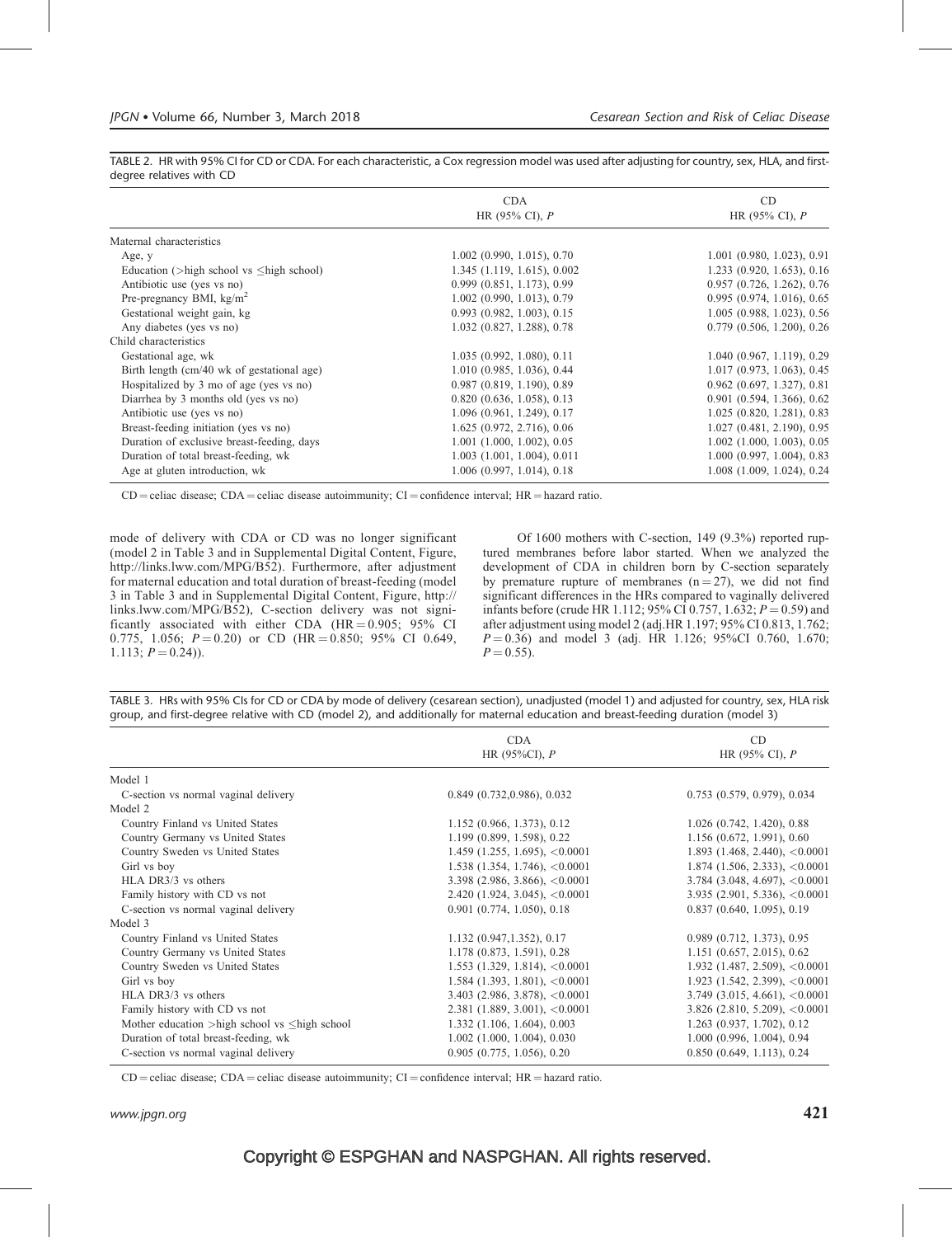#### **DISCUSSION**

In TEDDY, one of the largest prospective screening studies for T1D and CD to date, mode of delivery was not an independent risk factor for the development of CDA or CD in children. We feel that this is the most definitive study to date on the role of C-section in development of CD. This finding disputes previous studies claiming that the mode of delivery might contribute toward development of  $CD(11–14)$  and supports others that have not found any association [\(4,15,16,23\)](#page-7-0). These differences may be because of the complex interactions and dependency between maternal/child characteristics, mode of delivery, post-partum feeding and drug use, and microbiome on the development of CDA and CD (Fig. 2). The TEDDY study, with its prospective design and multinational participation, allowed adjustment of these confounding factors associated with mode of delivery, as well as known factors associated with CDA and CD, including genetics.

Firstly, this analysis included only newborns with known HLA-risk genotypes for CD, which is a prerequisite for developing CDA and CD. HLA genotype greatly affects risk, and was adjusted for in the analysis [\(17\).](#page-7-0) Other identified risk factors such as female sex, having a first-degree relative with CD, and country of residence were adjusted for.

Second, almost 90% of children were recruited from the general population and were considered representative (whereas only 10.9% came from families with a first-degree relative with T1D). Only Germany selectively recruited for families with T1D (37% of the German TEDDY participants), which was reflected in the higher percentage of mothers with T1D as compared with the other 3 countries (18.6% vs 2.2%–3.7%, respectively), and may explain in part the high C-section rate in Germany. When excluding mothers with T1D the C-section rate in Germany decreased only marginally from 38% to 34% (data not shown) suggesting that the indication for C-section in Germany is mainly because of other reasons than maternal T1D. Moreover, we excluded twins, triplets, and infants born with instrumental intervention (vacuum, forceps) because they are more likely to have post-partum complications. We therefore feel confident that the TEDDY cohort can uniquely investigate this complex relationship between the C-section and the risk for CD in the offspring [\(18\).](#page-7-0)

Further strength of our study is the frequent longitudinal, active screening for CDA and CD, allowing for timely determination of asymptomatic and subclinical cases of CD, which represent the majority of children with CD, even younger than 4 years [\(21\).](#page-7-0) Most previous studies used national birth and/or disease registries in which cases with CD were identified by pathology reporting or by their respective International Classification of Diseases (ICD) codes [\(4,11,15\)](#page-7-0). Another study used children with CD or inflammatory bowel disease from pediatric tertiary centers, with controls experiencing other diseases [\(12\)](#page-7-0). Both study designs may be prone to selection bias because clinically detected patients with CD represent only a small part of all true cases with CD in the community [\(24,25\)](#page-7-0). In addition, mothers with TID or other autoimmune diseases are more likely to deliver by elective C-section. T1D shares the same HLA risk alleles with CD, and children from diabetic mothers have a much higher risk to carry these HLA risk alleles compared to the general population. Lack of adjustment for the celiac risk alleles will result in a higher proportion of cases with CD in the C-section group as a result of genetic predisposition, but not environmental factors. In our analysis, we did not only adjust for maternal TID but also for the different HLA risk alleles in cases and controls.

In concordance with others, we identified several maternal and child characteristics associated with delivery by C-section [\(26\).](#page-7-0) Contrary to our hypothesis, C-section was initially inversely associated with CDA and CD in the crude analysis. After adjusting for 4 previously identified risk factors for CD in the TEDDY cohort [\(17\),](#page-7-0) no association was found. Only 2 other factors remained significantly related to persistent autoimmunity in the Cox regression model: total duration of breast-feeding, as reported before [\(27\)](#page-7-0) and



FIGURE 2. Complex interaction between maternal and child's characteristics, cesarean section and the possible consequences for post-partum factors, and the infant's microbiome on the risk of the development of CDA and CD. C-section=cesarean section;  $CD =$ celiac disease;  $CDA =$  celiac disease autoimmunity.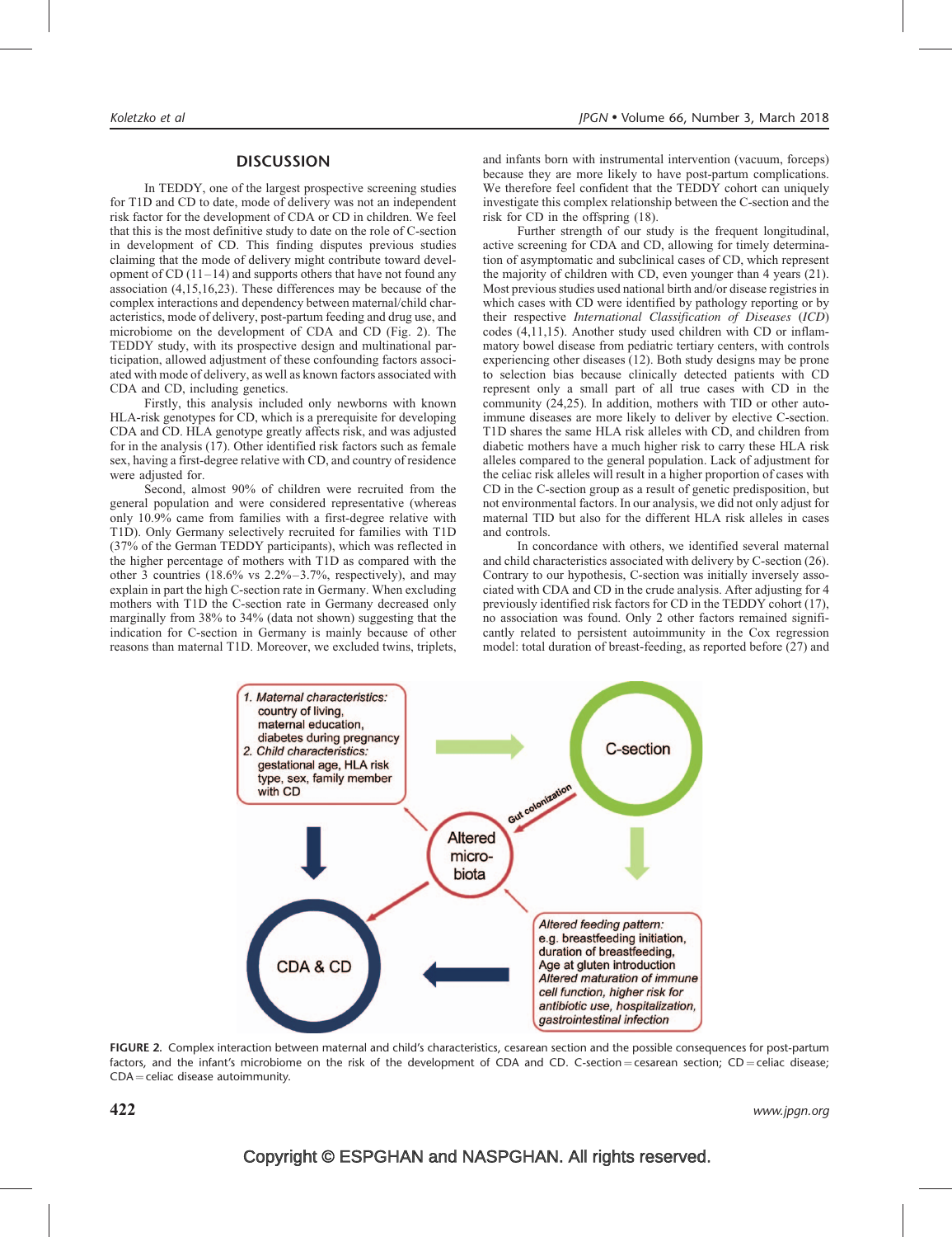a maternal education level above high school. Higher education level may be a proxy for a higher socioeconomic status and unmeasured environmental confounding factors. In previous studies using clinically detected cases with CD, different health careseeking behavior of educated mothers and therefore a higher detection rate could introduce a bias. In this study, active screening independent of symptoms made that type of bias unlikely.

A limitation of our study is the lack of information regarding the type of C-section: emergency versus elective. Differences in total C-section rates between countries are more likely because of planned than to intrapartum (emergency) C-section. Marild et al reported on pregnancy data from the Swedish Medical Birth Register between 1973 and 2008 and compared cases with villous atrophy with age- and sex-matched controls from the general population [\(14\).](#page-7-0) They found a weak association between an elective cesarean delivery and CD in offspring (adjusted odds ratio  $[OR] = 1.15$ , but no increased risk for CD after an emergency (adjusted OR  $= 1.02$ ) or any C-section (adjusted OR  $= 1.06$ ). Kristensen et al reported the opposite from a population and national register-based cohort including all children born in Denmark from January 1997 through December 2012. Children delivered by emergency C-section were at an increased risk for CD (adjusted  $OR = 1.22$ ), whereas children delivered by elective C-section were not (adjusted  $OR = 0.69$ ). Several explanations have been proposed for the different outcomes in relation to type of C-section. Thyssen et al showed that the natural maturation of immune cells and the cord blood immune cell phenotypes are influenced by stress during vaginal delivery. This process is bypassed by elective C-section, but not in-labor C-section [\(28\)](#page-7-0). In emergency C-sections, the membranes are likely to be ruptured exposing the infant to the vaginal microbiome, whereas in elective C-section, this is not the case [\(14\)](#page-7-0). A recent Danish study compared fecal microbiota pattern of infants born by emergency C-section, by elective C-section and by vaginal delivery at 3 time points [\(28\).](#page-7-0) All infants in the 2 C-section groups were exposed to intrapartum antibiotics, but only 13% of naturally born infants. For most cultured bacterial strains, the difference at 1 week of age was less pronounced between the two C-section groups compared to vaginally delivered neonates. The differences between the 3 groups were less pronounced at 1 month and had disappeared by 1 year of age. In our 149 cases reporting prematurely ruptured membranes, an emergency C-section can be assumed with perinatal contact of the newborn with the maternal vaginal microbiota. We found no significantly different risk for later development of CD or CDA in subgroup analysis in those with prematurely ruptured membranes. A further limitation is that for ethical reasons we were not allowed to collect data on ethnicity in the European countries.

In conclusion, children do not have an increased risk for CDA or CD during childhood if they are born by C-section compared to vaginal delivery. Our cohort was prospectively screened for CDA and includes only children carrying the genetic risk alleles, which is a precondition to develop CD. One-quarter of the analyzed cohort was delivered by C-section. After adjustment for potential confounders, we did not see even a trend for an increased risk of CD after C-section. We suggest that environmental factors other than mode of delivery are more likely to be responsible for the increasing incidence of CD.

Acknowledgments: The authors express their gratitude to the children and parents who participated in the study, and the TEDDY staff in all centers for their excellent work over the Literature The Teddy Study Group information

**Colorado Clinical Center:** Marian Rewers, M.D., Ph.D.,  $PI$ ,  $1.4.5.6, 10.11$  Kimberly Bautista,  $12$  Judith Baxter,  $9.10, 12.15$  Ruth Bedoy,<sup>2</sup> Daniel Felipe-Morales, Brigitte I. Frohnert, M.D.,<sup>2,14</sup>

Patricia Gesualdo,<sup>2,6,12,14,15</sup> Michelle Hoffman,<sup>12–14</sup> Rachel Karban,<sup>12</sup> Edwin Liu, M.D.,<sup>13</sup> Jill Norris, Ph.D.,<sup>2,3,12</sup> Adela Samper-Imaz, Andrea Steck, M.D.,<sup>3,14</sup> Kathleen Waugh,<sup>6,7,12,15</sup> Hali Wright.<sup>12</sup> University of Colorado, Anschutz Medical Campus, Barbara Davis Center for Childhood Diabetes.

Georgia/Florida Clinical Center: Jin-Xiong She, Ph.D., PI,<sup>1,3,4,11</sup> Desmond Schatz, M.D., \*4,5,7,8 Diane Hopkins,<sup>12</sup> Leigh Steed,<sup>12-15</sup> Jamie Thomas,<sup>\*6,12</sup> Janey Adams,<sup>\*12</sup> Katherine Silvis,<sup>2</sup> Michael Haller, M.D.,<sup>\*14</sup> Melissa Gardiner, Richard McIndoe, Ph.D., Ashok Sharma, Joshua Williams, Gabriela Young, Stephen W. Anderson, M.D., Laura Jacobsen, M.D.<sup>\*14</sup> Center for Biotechnology and Genomic Medicine, Augusta University. <sup>\*</sup>University of Florida, Paediatric Endocrine Associates, Atlanta.

Germany Clinical Center: Anette G. Ziegler, M.D., PI,<sup>1,3,4,11</sup> Andreas Beyerlein, Ph.D.,<sup>2</sup> Ezio Bonifacio Ph.D.,<sup>\*5</sup> Michael Hummel, M.D.,<sup>13</sup> Sandra Hummel, Ph.D.,<sup>2</sup> Kristina Foterek,<sup>\\*2</sup> Nicole Janz, Mathilde Kersting, Ph.D.,<sup>¥2</sup> Annette Knopff,<sup>7</sup> Sibylle Koletzko, M.D.,<sup>¶13</sup> Claudia Peplow,<sup>12</sup> Roswith Roth, Ph.D.,<sup>9</sup> Marlon Scholz, Joanna Stock,<sup>9,12</sup> Elisabeth Strauss,<sup>12,14</sup> Katharina Warncke, M.D.,<sup>14</sup> Lorena Wendel, Christiane Winkler, Ph.D.<sup>2,12,15</sup> Forschergruppe Diabetes e.V. and Institute of Diabetes Research, Helmholtz Zentrum München, and Klinikum rechts der Isar, Technische Universität München. \*Center for Regenerative Therapies, TU Dresden, <sup>¶</sup>Dr. von Hauner Children's Hospital, Department of Gastroenterology, Ludwig Maximillians University Munich, ¥ Research Institute for Child Nutrition, Dortmund.

Finland Clinical Center: Jorma Toppari, M.D., Ph.D., PI,¥^1,4,11,14 Olli G. Simell, M.D., Ph.D., $^{4^{k}1,4,11,15}$  Annika Adamsson, Ph.D., $^{4^{k}2}$ Suvi Ahonen,<sup>\*±§</sup> Heikki Hyöty, M.D., Ph.D.,<sup>\*±6</sup> Jorma Ilonen, M.D., Ph.D.,<sup>¥ ¶3</sup> Sanna Jokipuu,^ Tiina Kallio,^ Leena Karlsson,^ Miia Kähönen, <sup>µ</sup>¤ Mikael Knip, M.D., Ph.D.,<sup>\*±5</sup> Lea Kovanen,<sup>\*±§</sup> Mirva Koreasalo,<sup>\*±§2</sup> Kalle Kurppa, M.D., Ph.D.,<sup>\*±13</sup> Tiina Latvaaho,<sup>µ¤</sup> Maria Lönnrot, M.D., Ph.D.,<sup>\*±6</sup> Elina Mäntymäki,<sup>^</sup> Katja Multasuo,  $\mu$ x Juha Mykkänen, Ph.D.,  $\mu$ <sup>3</sup> Tiina Niininen,  $\pm$ \*12 Sari Niinistö,  $\pm \text{\^{8}}$  Mia Nyblom,  $\text{\tt\^{#}+}$  Petra Rajala, $\text{\^}{\prime}$  Jenna Rautanen,  $\pm \text{\^{8}}$  Anne Riikonen,<sup>\*±§</sup> Mika Riikonen,^ Jenni Rouhiainen,^ Minna Romo,^ Tuula Simell, Ph.D., Ville Simell,<sup>^¥13</sup> Maija Sjöberg,<sup>¥^12,14</sup> Aino Stenius,<sup>µ¤12</sup> Maria Leppänen, Sini Vainionpää, Eeva Varjonen,¥^12 Riitta Veijola, M.D., Ph.D.,<sup> $\mu$ x14</sup> Suvi M. Virtanen, M.D., Ph.D.,<sup>\*+§2</sup> Mari Vähä-Mäkilä, Mari Åkerlund, \*<sup>±§</sup> Katri Lindfors, Ph.D. \*<sup>13</sup> Function Community Countries and Community of Tampere, "University of Tampere", "University of Oulu, <sup>^</sup>Turku University Hospital, Hospital District of Southwest<br>Finland, <sup>±</sup>Tampere University Hospital, <sup>¤</sup>Oulu University Hospital, <sup>§</sup>National Institute for Health and Welfare, Finland, <sup>¶</sup>University of Kuopio.

Sweden Clinical Center: Åke Lernmark, Ph.D., PI,<sup>1,3-6,8,10,11,15</sup> Daniel Agardh, M.D., Ph.D.,<sup>13</sup> Carin Andrén Aronsson,<sup>2,13</sup> Maria Ask, Jenny Bremer, Ulla-Marie Carlsson, Corrado Cilio, Ph.D., M.D.,<sup>5</sup> Emelie Ericson-Hallström, Lina Fransson, Thomas Gard, Joanna Gerardsson, Rasmus Bennet, Monica Hansen, Gertie Hansson,<sup>12</sup> Cecilia Harmby, Susanne Hyberg, Fredrik Johansen, Berglind Jonsdottir M.D., Helena Elding Larsson M.D., Ph.D., 6,14 Sigrid Lenrick Forss, Markus Lundgren,<sup>14</sup> Maria Månsson-Martinez, Maria Markan, Jessica Melin, <sup>12</sup> Zeliha Mestan, Kobra Rahmati, Anita Ramelius, Anna Rosenquist, Falastin Salami, Sara Sibthorpe, Birgitta Sjöberg, Ulrica Swartling, Ph.D., $9,12$  Evelyn Tekum Amboh, Carina Törn, Ph.D.,<sup>3,15</sup> Anne Wallin, Åsa Wimar,<sup>12,14</sup> Sofie Åberg. Lund University.

Washington Clinical Center: William A. Hagopian, M.D., Ph.D., Pl.D., Pl.D., Ph.D., Pl.D., Claire Cowen Crouch,<sup>12,14,15</sup> Jennifer Skidmore,<sup>2</sup> Josephine Carson, Kayleen Dunson, Rachel Hervey, Corbin Johnson, Rachel Lyons, Arlene Meyer, Denise Mulenga, Allison Schwartz, Joshua Stabbert, Alexander Tarr, Morgan Uland, John Willis. Pacific Northwest Diabetes Research Institute.